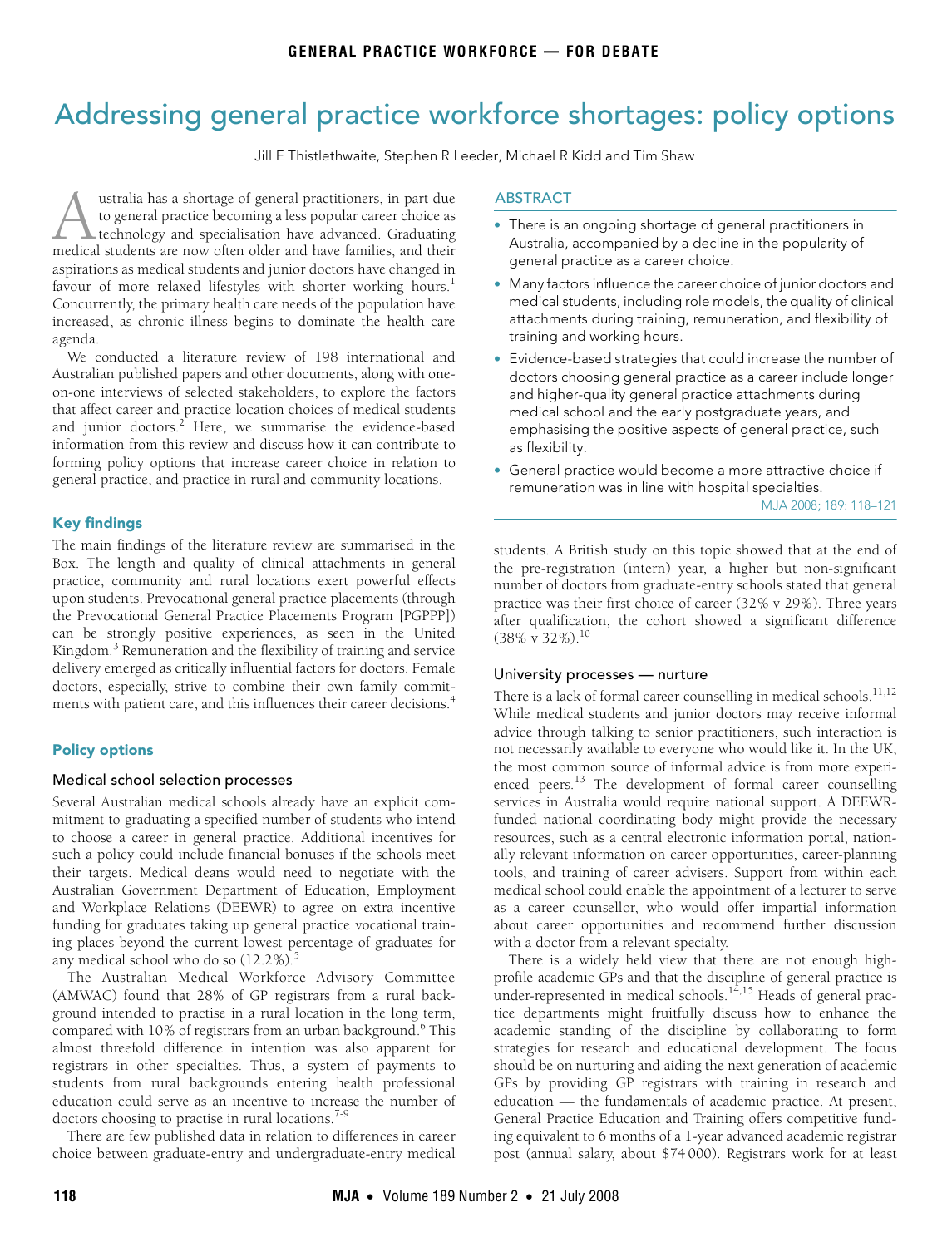### Key findings of the literature review — factors affecting general practice as a career choice (adapted from Thistlethwaite et  $al^2$ )

| Factor                                                  | Action                                                                                                                                                                                        | For                                                                                                                                             | Against                                                                                                                                                                                                                                      |
|---------------------------------------------------------|-----------------------------------------------------------------------------------------------------------------------------------------------------------------------------------------------|-------------------------------------------------------------------------------------------------------------------------------------------------|----------------------------------------------------------------------------------------------------------------------------------------------------------------------------------------------------------------------------------------------|
| Selection                                               |                                                                                                                                                                                               |                                                                                                                                                 |                                                                                                                                                                                                                                              |
| Medical school<br>selection                             | • Positively discriminate for:<br>$\triangleright$ Female students<br>$\triangleright$ History of community service<br>> Rural background<br>> Older students                                 | • Evidence that these factors<br>affect career intentions in<br>favour of general and rural<br>practice                                         | • Many people do not feel comfortable with<br>positive discrimination<br>• More women are entering medicine anyway                                                                                                                           |
| Career choice<br>at entry                               | • Select students stating a preference<br>for general practice or rural practice                                                                                                              | • Evidence that this predicts<br>final career choice                                                                                            | • Potential students may not be honest<br>• Choice may not be made so early and may<br>change, particularly for younger students                                                                                                             |
| Academic<br>ability                                     | • Rather than targeting high achievers,<br>give preference to students with:<br>$\triangleright$ a broad background<br>$\triangleright$ less interest in research                             | • Evidence that these students<br>are more likely to choose<br>general practice                                                                 | • General practice also needs a research base<br>and prestige to be enhanced as an academic<br>specialty                                                                                                                                     |
| Financial<br>incentives                                 | • Provide bonded places<br>• Provide grants                                                                                                                                                   | • Ties students into specific<br>careers<br>• Reduces student debt                                                                              | • Bonded places are not popular<br>• Grants are expensive                                                                                                                                                                                    |
| Graduate entry                                          | • Increase graduate-entry places                                                                                                                                                              | • Some evidence this influences<br>choice of general practice                                                                                   | • Lengthens study time                                                                                                                                                                                                                       |
| University - nurture                                    |                                                                                                                                                                                               |                                                                                                                                                 |                                                                                                                                                                                                                                              |
| Clinical<br>attachments                                 | • Make general practice and rural<br>attachments:<br>$\triangleright$ Earlier<br>$\triangleright$ Longer<br>$\triangleright$ Multiple<br>$\triangleright$ Hands-on, with attention to quality | • Evidence that these affect<br>career choice in favour of<br>general or rural practice                                                         | • Need more general practitioners to host<br>students<br>• Not all general practice placements allow<br>students to have hands-on experience<br>• Need better funding model (and more money)<br>• Quality may suffer with increased quantity |
| GPs involved in<br>teaching<br>in medical<br>schools    | • Portray positive aspects of general<br>practice<br>• Enhance prestige                                                                                                                       | • Enhances satisfaction for<br>potential and current GPs                                                                                        | • None identified                                                                                                                                                                                                                            |
| Role models                                             | • Increase number of GPs in faculty<br>(movement in this direction with more<br>medical school deans who are GPs)<br>• Attract quality GPs to teach and<br>host students                      | • Enhances GPs' role in<br>teaching and mentoring                                                                                               | • Are there enough GPs to do this?<br>$\bullet$ Cost<br>• Increasing number of medical students will put<br>pressure on quality placement opportunities                                                                                      |
| Information<br>about general<br>practice as a<br>career | • Emphasise the positive factors:<br>$\triangleright$ Diversity<br>$\triangleright$ Flexibility<br>$\triangleright$ Continuity of care<br>$\triangleright$ Procedures                         | • Quality general practice<br>attachments can demonstrate<br>a GP's work and lifestyle<br>• These factors attract people<br>to general practice | • Potentially not enough quality attachments<br>that demonstrate these                                                                                                                                                                       |
| Career<br>counselling                                   | • Make good-quality career<br>counselling readily available                                                                                                                                   | • Desired by students and<br>doctors                                                                                                            | • Cost and resources<br>• Time issues in overcrowded curriculum                                                                                                                                                                              |
| Prevocational                                           |                                                                                                                                                                                               |                                                                                                                                                 |                                                                                                                                                                                                                                              |
| Clinical<br>attachments                                 | • Make prevocational general practice<br>placements more widely available                                                                                                                     | • Evidence starting to show<br>positive effects                                                                                                 | • Legal (indemnity) and cost implications<br>• Need more general practices to participate                                                                                                                                                    |
| General practice                                        |                                                                                                                                                                                               |                                                                                                                                                 |                                                                                                                                                                                                                                              |
| Remuneration                                            | • Increase to be in line with specialists                                                                                                                                                     | • Would make general practice<br>more attractive to some<br>doctors                                                                             | $\bullet$ Cost<br>• Potential that unsuitable doctors will enter<br>general practice for the remuneration                                                                                                                                    |
| Hours                                                   | • Enable flexibility                                                                                                                                                                          | • An attractive factor                                                                                                                          | • Need more doctors to cover same amount<br>of work<br>• Worsens workforce shortages                                                                                                                                                         |
| Prestige                                                | • Enhance prestige by word of mouth<br>• Increase number of general practice<br>researchers                                                                                                   | • Enhances attractiveness for<br>those who want an academic<br>career                                                                           | • None identified                                                                                                                                                                                                                            |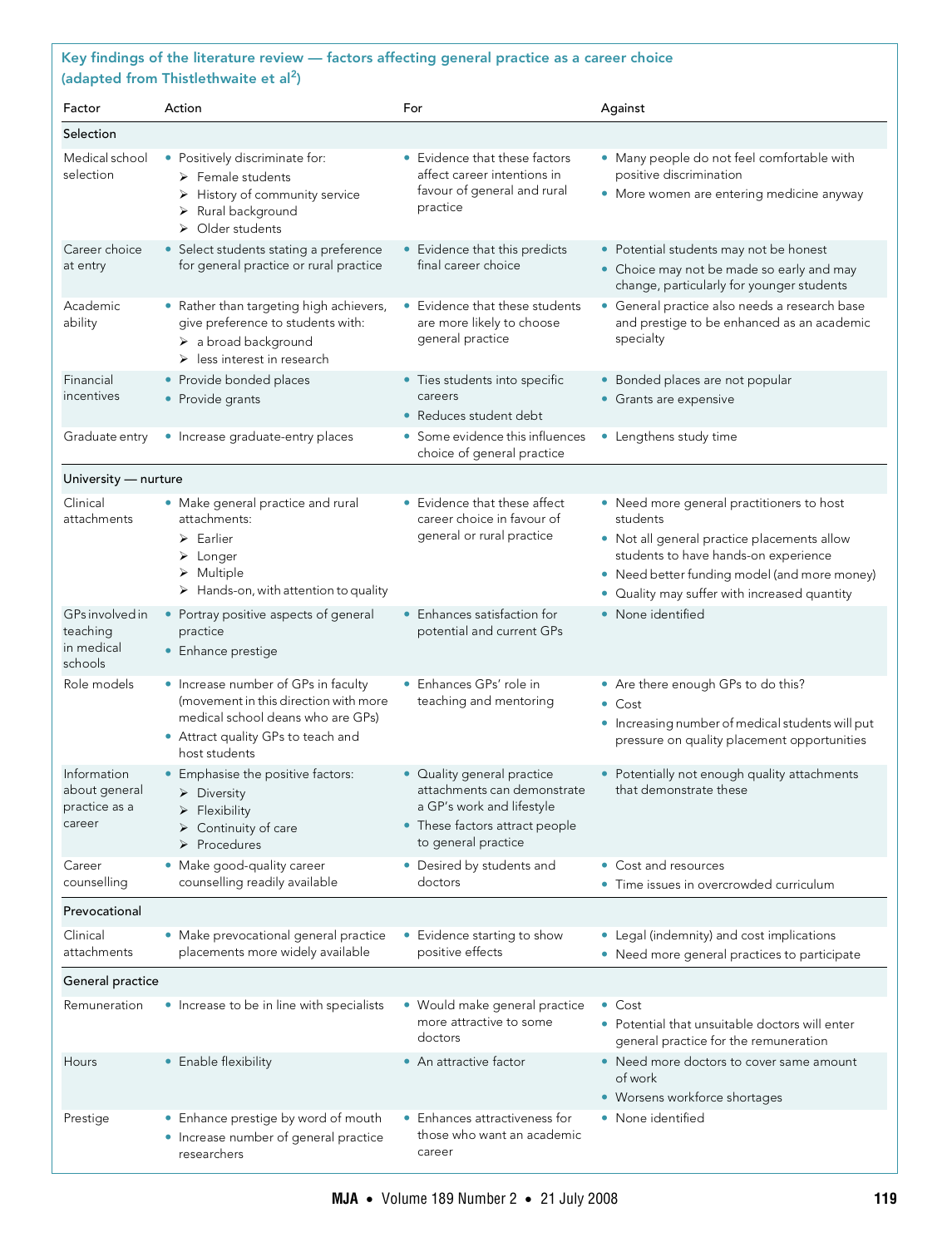three sessions a week in general practice to make up this full amount. Ten such posts are currently funded twice a year; adding another 10 posts would cost an additional \$370 000 per year. In addition, funding for higher degrees and research opportunities would need to become available through universities. It may be that part-time academic positions could be more attractive, combined with five sessions of clinical work a week.

#### Funding models for clinical placements

The quality, quantity and location of clinical placements are important influences on career choice.<sup>16</sup> The current Practice Incentives Program payment of \$100 per 3-hour teaching session with medical students within general practice is inadequate compensation for the remuneration potentially lost by GPs due to time spent in teaching. If GPs see three fewer patients per session because they are interacting with students, they lose more than \$100 at the bulk-billing rate for a 15-minute consultation. We advocate a payment of \$58 000 per practice per student per year — twice the current amount of \$29 000 for supervising a PGPPP doctor, reflecting the extra supervision that students require. Under such a scheme, GPs would contract with medical schools to provide placements for students for agreed learning activities. Additional payments — tied to a 5–10-year contract to provide educational services — would be given to some general practices that need to build supporting infrastructure, such as an extra consulting room, or to purchase additional teaching resources such as books, computers or furniture. We suggest a starting point of \$10 000 per practice; the contracts for such payments would include documented evidence of need. Teaching practices would be accredited by medical schools, the Royal Australian College of General Practitioners (RACGP) and, for rural practices, the Australian College of Rural and Remote Medicine (ACRRM).

Given the emerging evidence (both anecdotal and from experience in the  $UK<sup>3</sup>$  $UK<sup>3</sup>$  $UK<sup>3</sup>$ ) that the PGPPP is inspiring more junior doctors to choose a career in general practice, federal government resources should be made available to work towards a target of 50% of postgraduate year 1 (PGY1)/PGY2 doctors undertaking a PGPPP rotation within 5 years. There are currently about 140 general practices participating in the PGPPP in Australia. With 3000 new doctors entering the workforce within the next 10 years, the cost of an estimated 1000 interns or junior doctors undertaking a PGPPP rotation in 5 years will be \$10 million per annum, assuming that each doctor has a 4-month rotation in general practice and that current payments to training practices are maintained.

An integrated model of general practice education, linking medical students with junior doctors and then GP registrars, could be delivered through community clinical schools, as recom-mended at the General Practice Education Summit in July 2007.<sup>[17](#page-3-16)</sup> There is evidence that a greater proportion of the medical curriculum could be delivered in the community without compromising the quality of education or educational outcomes.<sup>[18](#page-3-17)</sup> A working party needs to be established with DEEWR funding — it should include representatives from medical schools (and departments of general practice), the RACGP, the ACRRM, Australian General Practice Training, General Practice Registrars Australia, and the Australian Medical Students' Association.

Rural clinical schools, first established in 1998 to provide highlevel, academically robust education to medical students in rural settings, have been set up at a federal government cost of \$4.5 million, with state governments often contributing a similar amount. We would expect community clinical schools to be less costly, as funded student accommodation would be less likely to be necessary in urban areas. We would like to see 25% of medical students undertaking a 1-year community placement in urban, suburban or rural settings (eg, similar to the Riverland project of Flinders University, in which senior students are attached to a rural general practice for  $1$  year<sup>[19](#page-3-18)</sup>).

#### General practice as a career choice — enhancing the factors that make general practice attractive

Flexibility of training and working is a major attraction of general practice.<sup>20</sup> However, due to the nature of general practice remuneration, there is no funding for maternity leave or other incentives to recruit and retain women within the workforce of private practice. Policymakers have considered the possibility of developing salaried general practice positions that offer job security and regular remuneration for those doctors who prefer not to work in private general practices, but there has been strong resistance to this idea from within professional organisations. Salaried doctors would be employed in community clinics or clinical schools and receive a fixed income rather than Medicare payments. The effects of such a policy would need to be closely monitored, and these positions would not be agreeable to all. A recent study from the UK, where both self-employed and salaried GPs work within the National Health Service, has shown that doctors taking up the salaried option tend to be at the younger and older ends of the age spectrum, and are more likely to be female and to favour part-time work.[21](#page-3-20) Such an option would add to the flexibility of the general practice career pathway.

Surprisingly, the level of remuneration in general practice compared with hospital specialties does not feature prominently as a factor in career choice for most students. However, the AMWAC medical careers survey of 2002 lists financial prospects as the most important factor for male doctors but not female doctors, who were more concerned with working hours and flexibility.<sup>[5](#page-3-4)</sup> However, evidence from the UK is starting to show an increase in the number of doctors applying for GP training posts, a change that is thought to be partly a result of the recent increase in general practice remuneration.[22](#page-3-14) We therefore recommend a review of payments for general practice, to bring them in line with specialty remuneration.

#### Conclusion

Australia needs more GPs, particularly in rural areas, and the evidence suggests that there are ways to influence the career choices of medical graduates. Many of these require an increase in funding, although some — such as increasing the number of students from rural backgrounds — do not. We recommend an increase in the number of PGPPP places, a new funding model for clinical attachments in general practice, and more academic GP posts. The attractions of general practice, such as flexibility, need to be emphasised to medical students and junior doctors, and thought should be given to creating salaried GP positions and increasing remuneration for GPs.

#### Acknowledgements

The research reported here is a project of the Australian Primary Health Care Research Institute (APHCRI), supported by a grant from the Australian